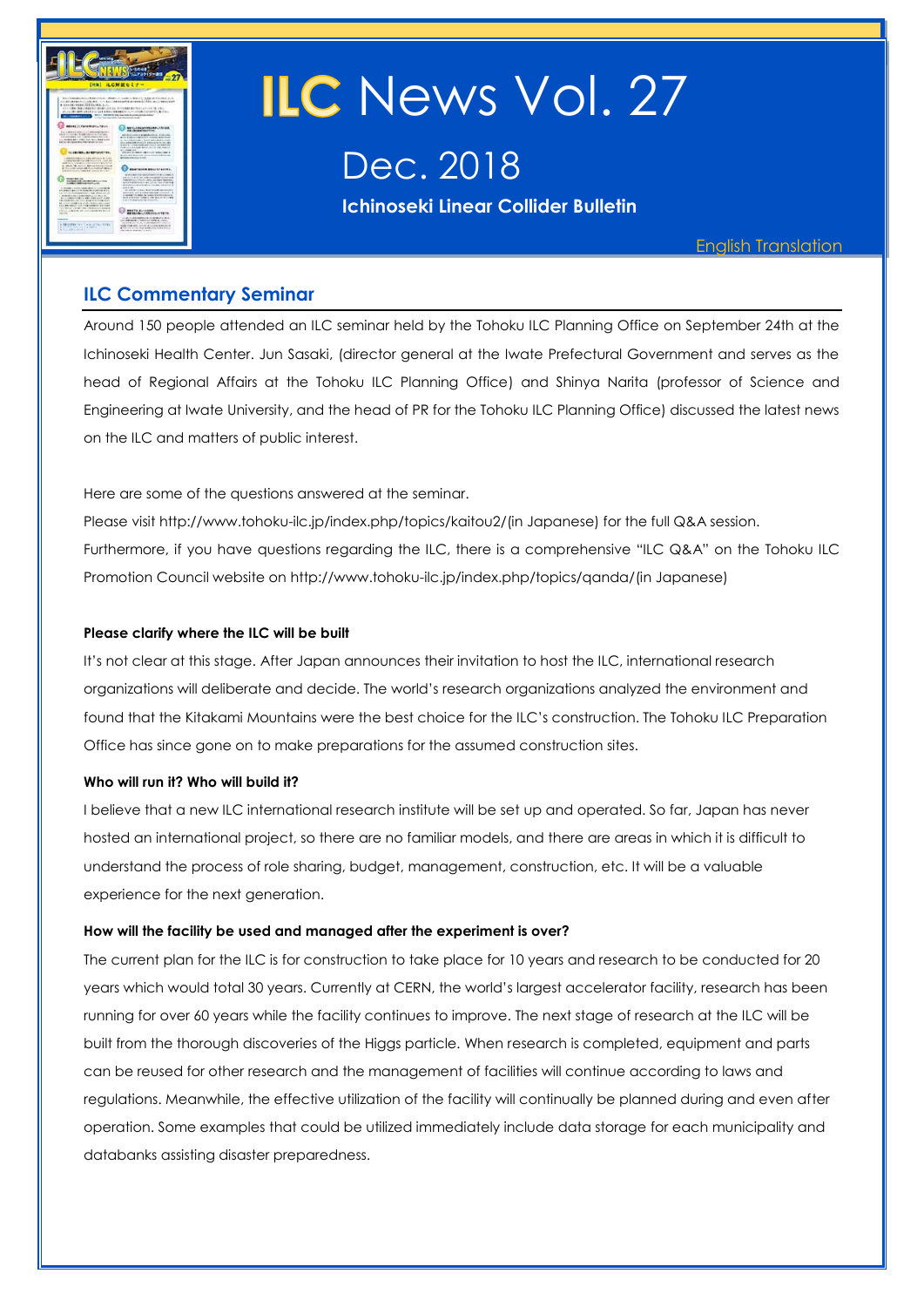I am worried that the facility will be used as a high level radioactive waste disposal site after the experiment

Since the specifications and structure of the ILC are completely different to a high level radioactive waste disposal site, it will not become a waste disposal site. In Iwate Prefecture, the prefectural assembly clearly states that it will not accept high-level radioactive waste.

# Pick Up News

## **Ichinoseki Science Café 2**



The second Ichinoseki Science Café this year was held on September 22nd at the Ichinoseki Library. Professor Masao Kuriki of Hiroshima University and Yumi Aoki, a third year at KEK gave a lecture on the greatness of the ILC.

#### **Ichinoseki Science Café 3**



The third Ichinoseki Science Café was held on November 10th at Ichinoseki Library. Professor Sachio Komamiya of Waseda University gave a lecture about why the ILC is necessary and its significance on scientific, economical and societal aspects. The next Ichinoseki Science Café is scheduled for January 26th.

## **Special ILC classes at junior high schools**



Throughout October and November, Masakazu Kurata of the High Energy Accelerator Research Organization (KEK) lectured on the ILC and ran cloud chamber experiments at six junior high schools around Ichinoseki.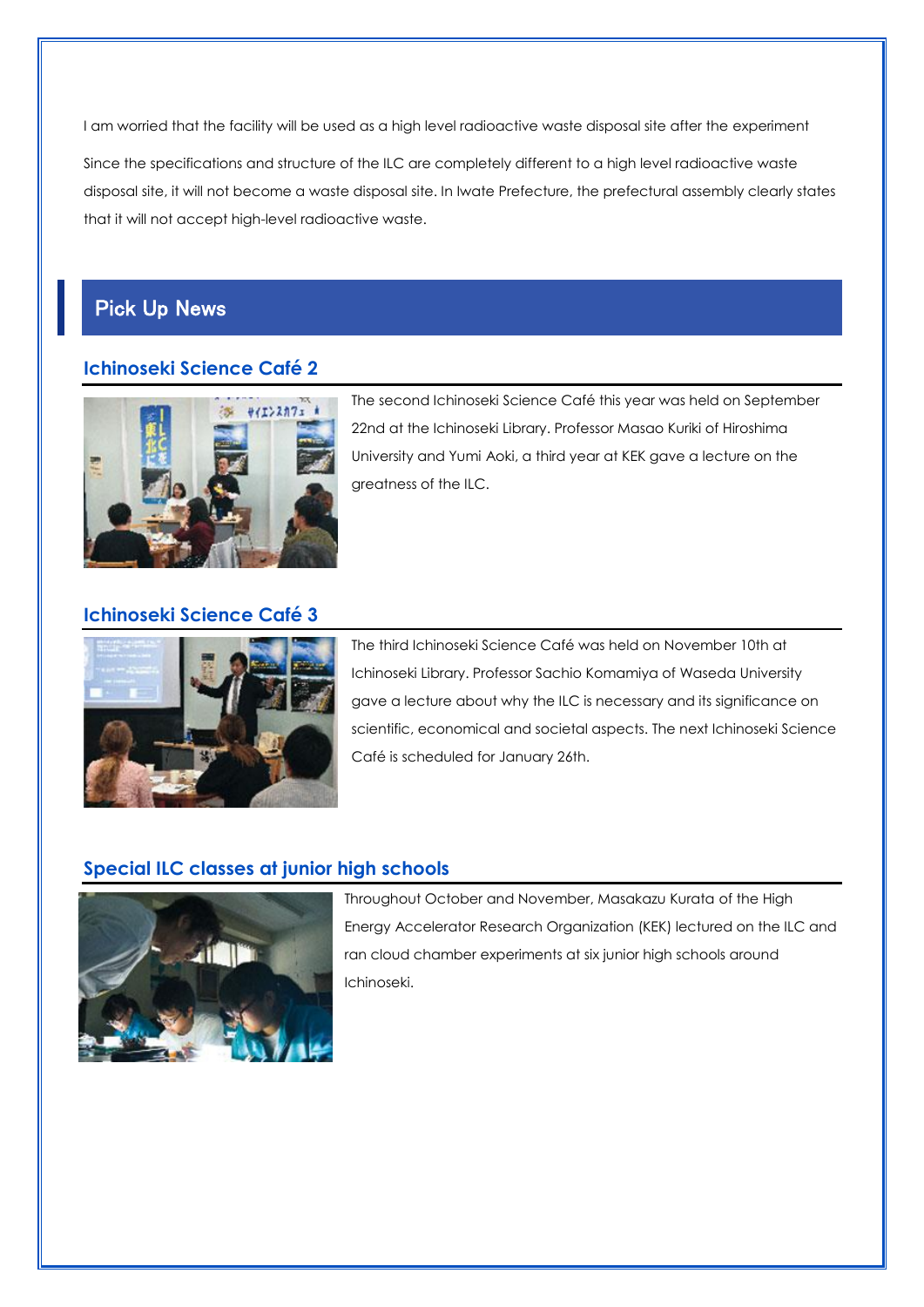#### **ILC-related lectures**



On October 10th, Ichinoseki National Institute of Technology, held a lecture aimed at nurturing people who can play an active role in society when the ILC is realized. Koichi Nishikawa who directs a tunnel construction project from Miyako to Morioka gave a lecture on civil engineering and methods of constructing tunnels.

# News Clippings

#### **Researchers make statement**

The International Workshop for Linear Colliders (LCWS) was held in Texas, USA on October 24th. Researchers who gathered from around the world announced in a declaration that they support the ILC in Japan.

#### **German parliamentary member Stefan Kaufmann inspects the candidate site**

German parliamentarian Stefan Kaufmann and researchers of Germany's particle physics facility DESY, visited Ichinoseki and the candidate construction site and exchanged thoughts with the mayor and director general.

## **Mr. Abe of the Ichinoseki National Institute of Technology receives award**

Yuki Abe, a second year student at Ichinoseki National Institute of Technology received the Annual Meeting Prize (poster division), which the Particle Accelerator Society of Japan rewards to encourage students and young researchers. This is the first time that a technical college student has won the award. The award-winning experiment was on a mechanism that allows research equipment to be installed at the joint between the experimental equipment and its foundation. Collaborative research was carried out from 2016 by colleagues and local companies.

## **The Hokkaido Tohoku Regional Governor's Meeting**

On October 30, the meeting for the governors of Hokkaido and the Tohoku region was held. There, a unanimous resolution calling for realization of the ILC was passed. It was the first time that this meeting passed a resolution concerning ILC's realization. From there, they requested the government to make a decision.

#### **ILC special exhibit at vacuum technology exhibition**

The Vacuum Exhibition 2018 was held at Pacifico Yokohama for three days from September 5 to 7. During the event, an ILC special exhibition was held and a lecture was presented by Atsuto Suzuki, President of Iwate Prefectural University.